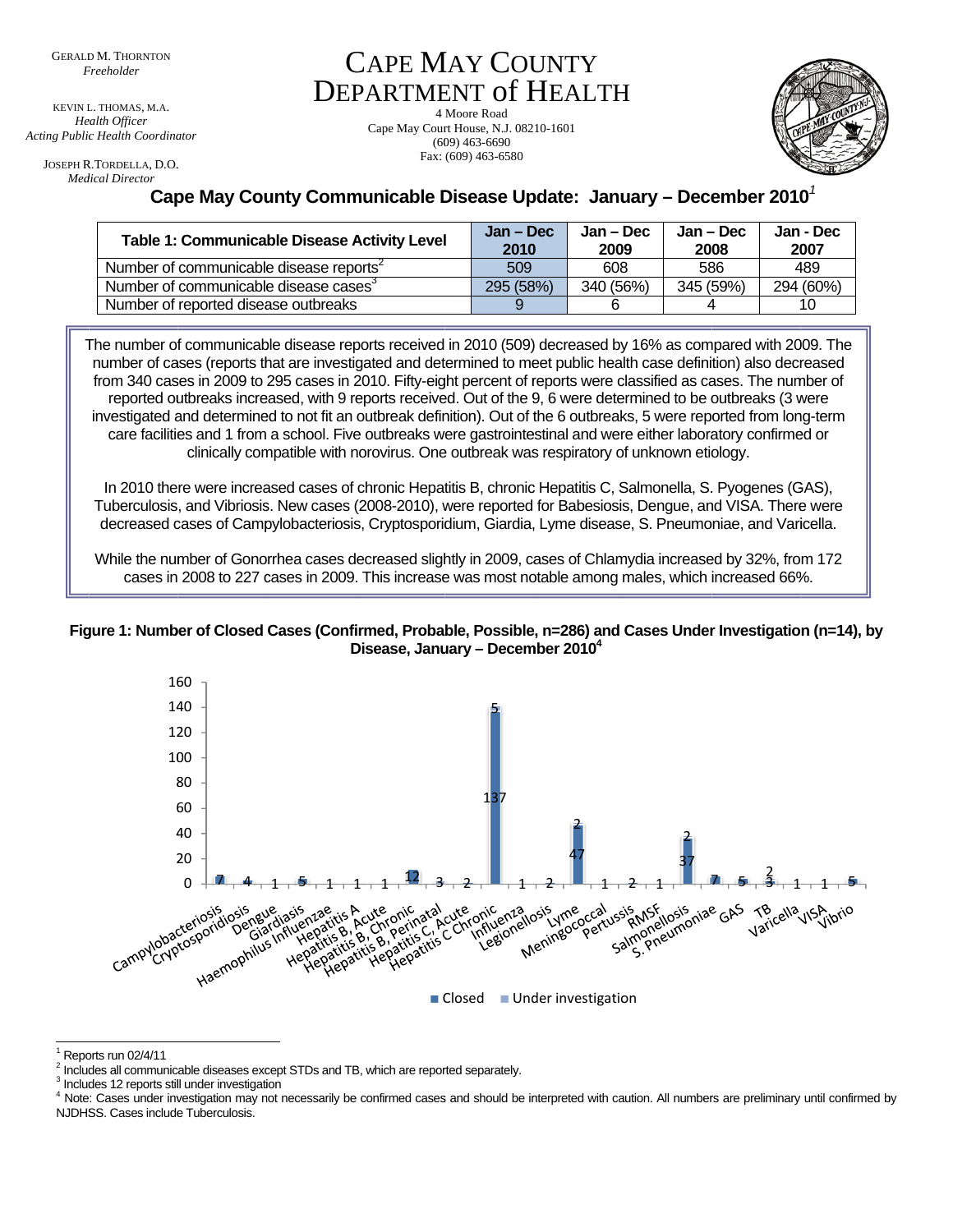

Figure 2: Number of Reported STD Cases by Disease and Sex, January - December 2007-2009<sup>5</sup>

## Table 2: Reported Disease Outbreaks, January – December 2010

|                                                              |                         |                                | Jan-Jun 07 Jan-Dec 08 Jan-Dec 09 Jan-Jun 07 Jan-Dec 08 Jan-Dec 09 Jan-Jun 07 Jan-Dec 08 Jan-Dec 09 |  |  |  |
|--------------------------------------------------------------|-------------------------|--------------------------------|----------------------------------------------------------------------------------------------------|--|--|--|
| Gonorrhea                                                    |                         | Chlamydia                      | Syphilis                                                                                           |  |  |  |
|                                                              |                         |                                |                                                                                                    |  |  |  |
| Table 2: Reported Disease Outbreaks, January - December 2010 |                         |                                |                                                                                                    |  |  |  |
|                                                              |                         |                                |                                                                                                    |  |  |  |
| <b>Description</b>                                           | <b>Setting</b>          | <b>Initial</b><br><b>Onset</b> | <b>Notes</b>                                                                                       |  |  |  |
| <b>Norovirus</b>                                             | Long-term care facility | Jan 10                         | 38 ill; laboratory confirmed                                                                       |  |  |  |
| <b>Norovirus</b>                                             | Long-term care facility | Mar 10                         | 57 ill; laboratory confirmed                                                                       |  |  |  |
| Respiratory/unknown                                          | Long-term care facility | Mar 10                         | 7 ill; negative for influenza                                                                      |  |  |  |
| Gl/suspect norovirus                                         | School                  | Mar 10                         | 80 ill; no specimens obtained                                                                      |  |  |  |
| <b>Norovirus</b>                                             | Long-term care facility | Nov 10                         | 52 ill; laboratory confirmed                                                                       |  |  |  |

Figure 3a: Number of Hepatitis C Cases Closed or Under Investigation, by year, 2008 – 2010



Additional information on communicable disease can be requested through: Kim m Cervantes, MA, M MPH, CIC Epidemiologist, Cape May County Department of Health Tel: 463-6690; Fax: 46 63-6580

E-mail: kcervantes@co.cape-may.nj.us

 $\frac{1}{5}$  STD l numbers for 2010 l 0 are unavailable f l from NJDHSS.